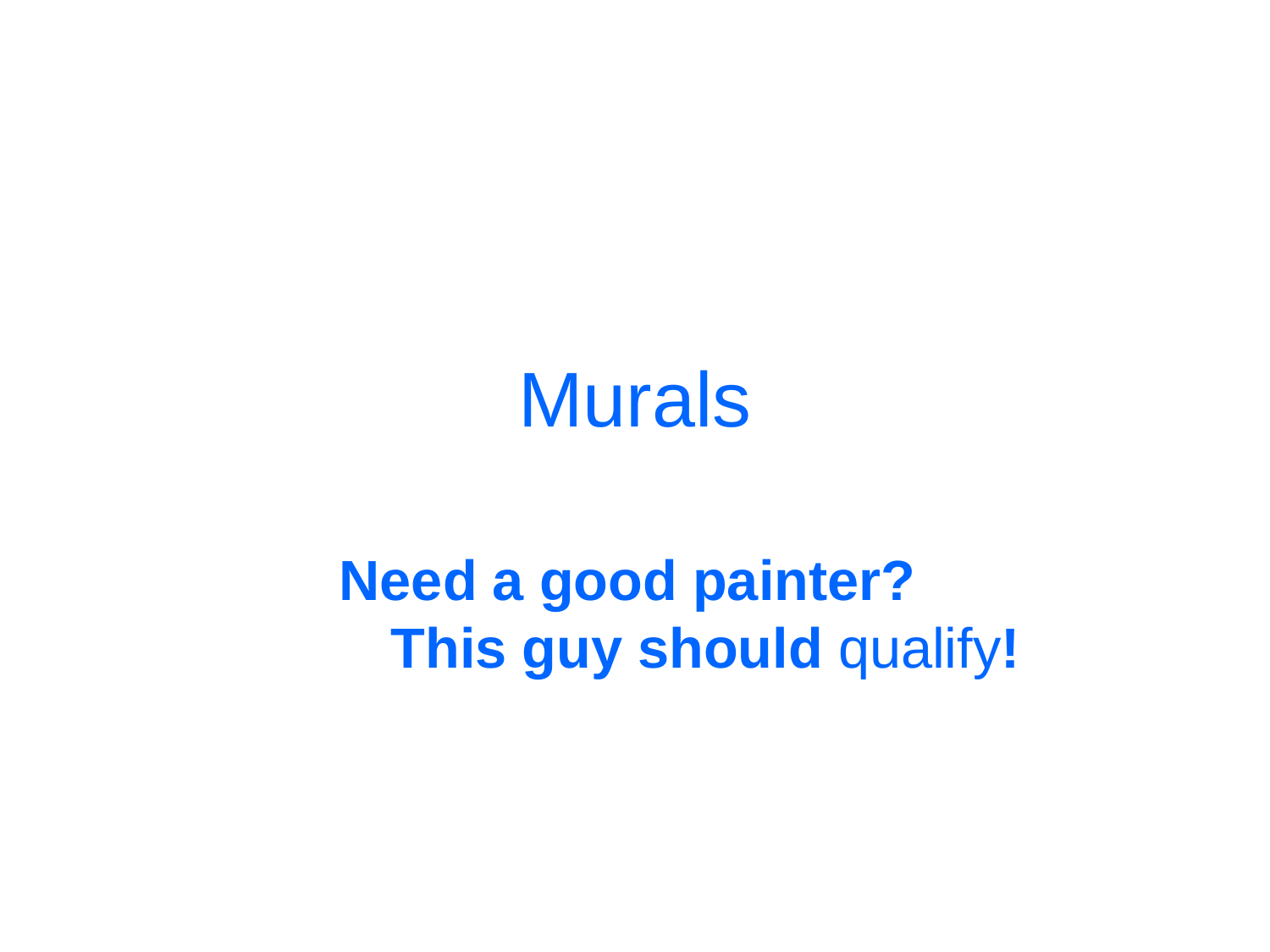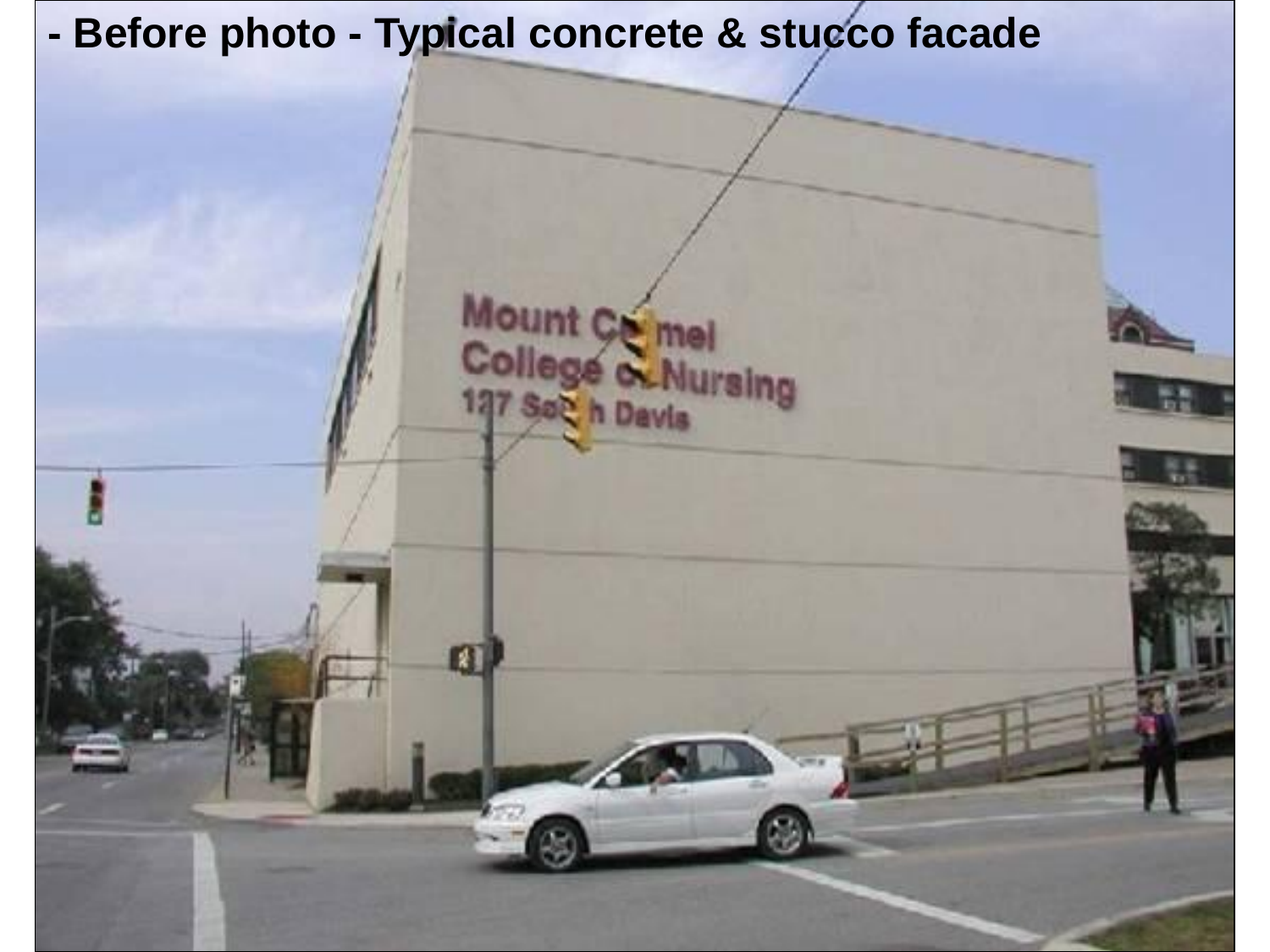The wall starts to take on a 3-dimensional appearance Eric in his element, 30' off the ground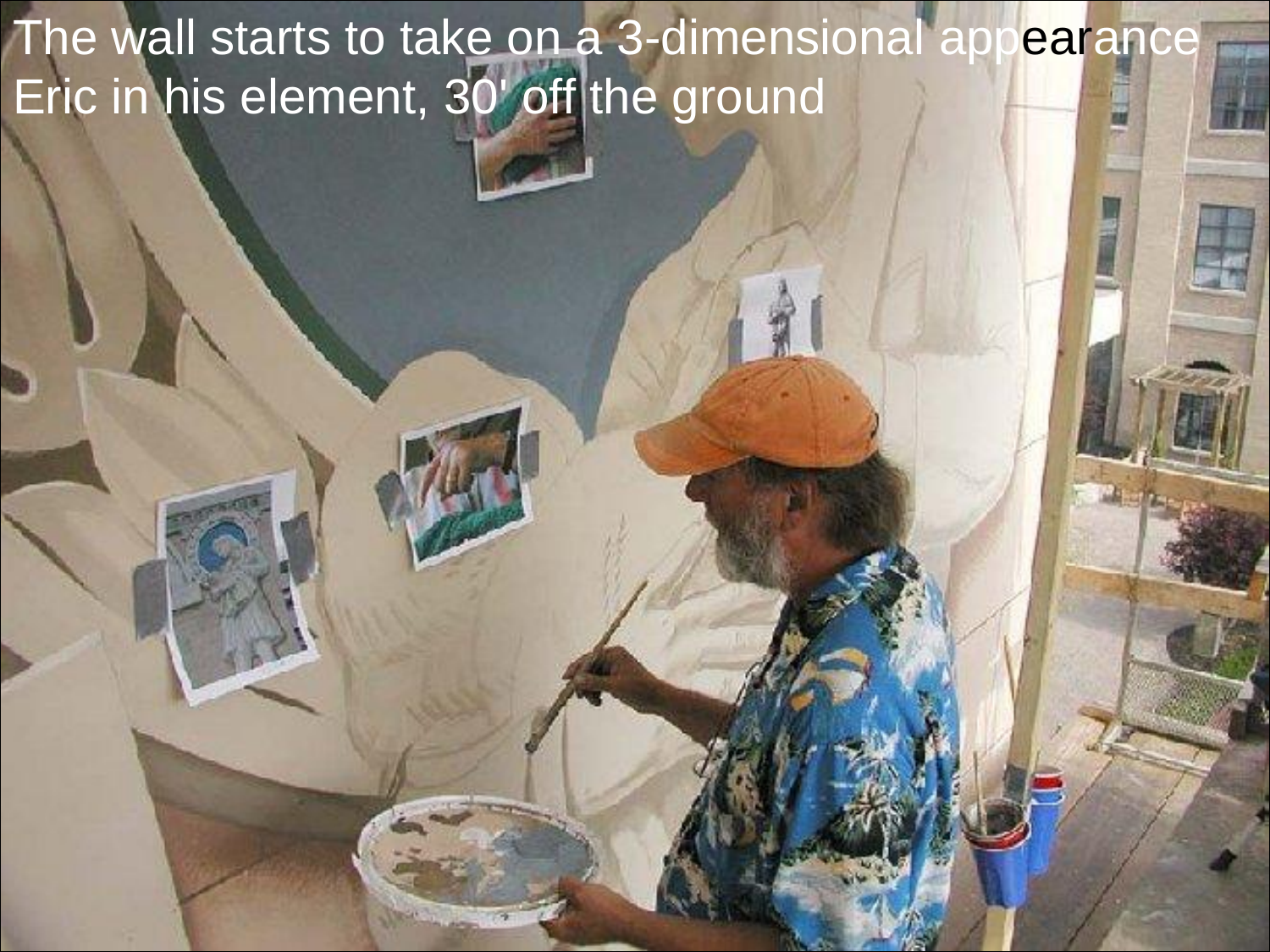He does most of the artwork by himself & researches, paints and designs each Project from scratch

His wife Kathy, also an artist, Serves as project manager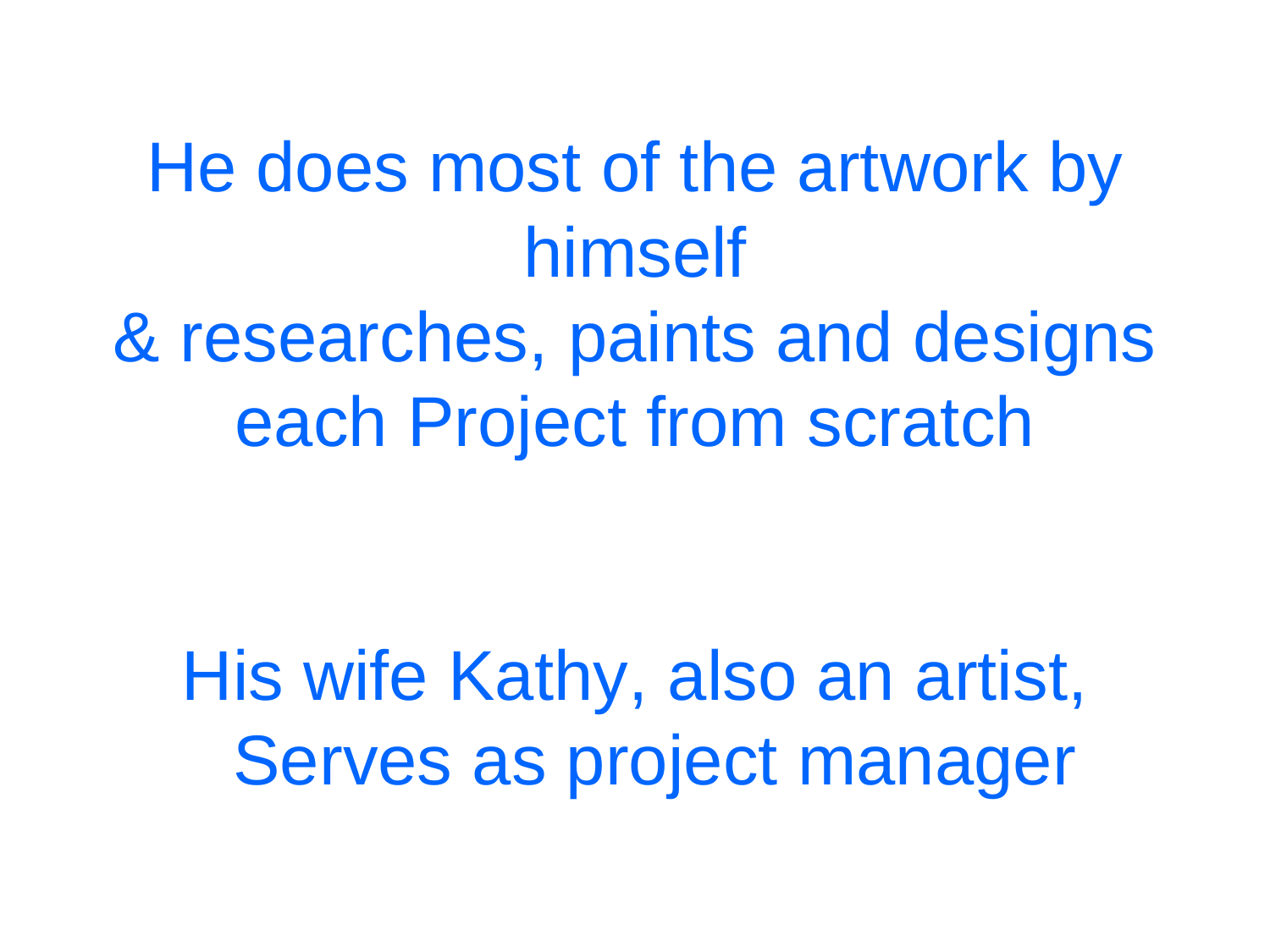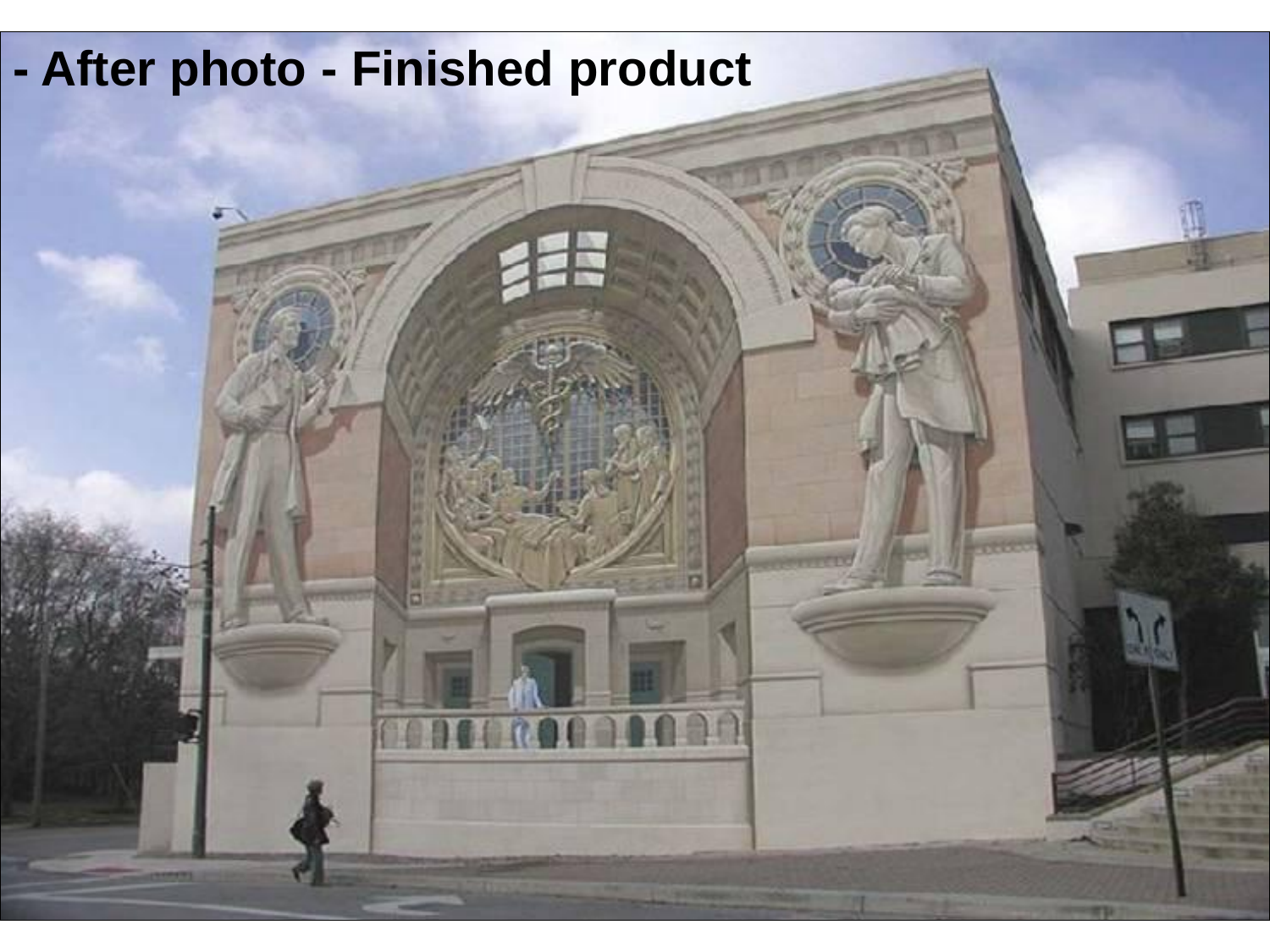# MORE BELOW!

# Here are some more examples of Eric's projects...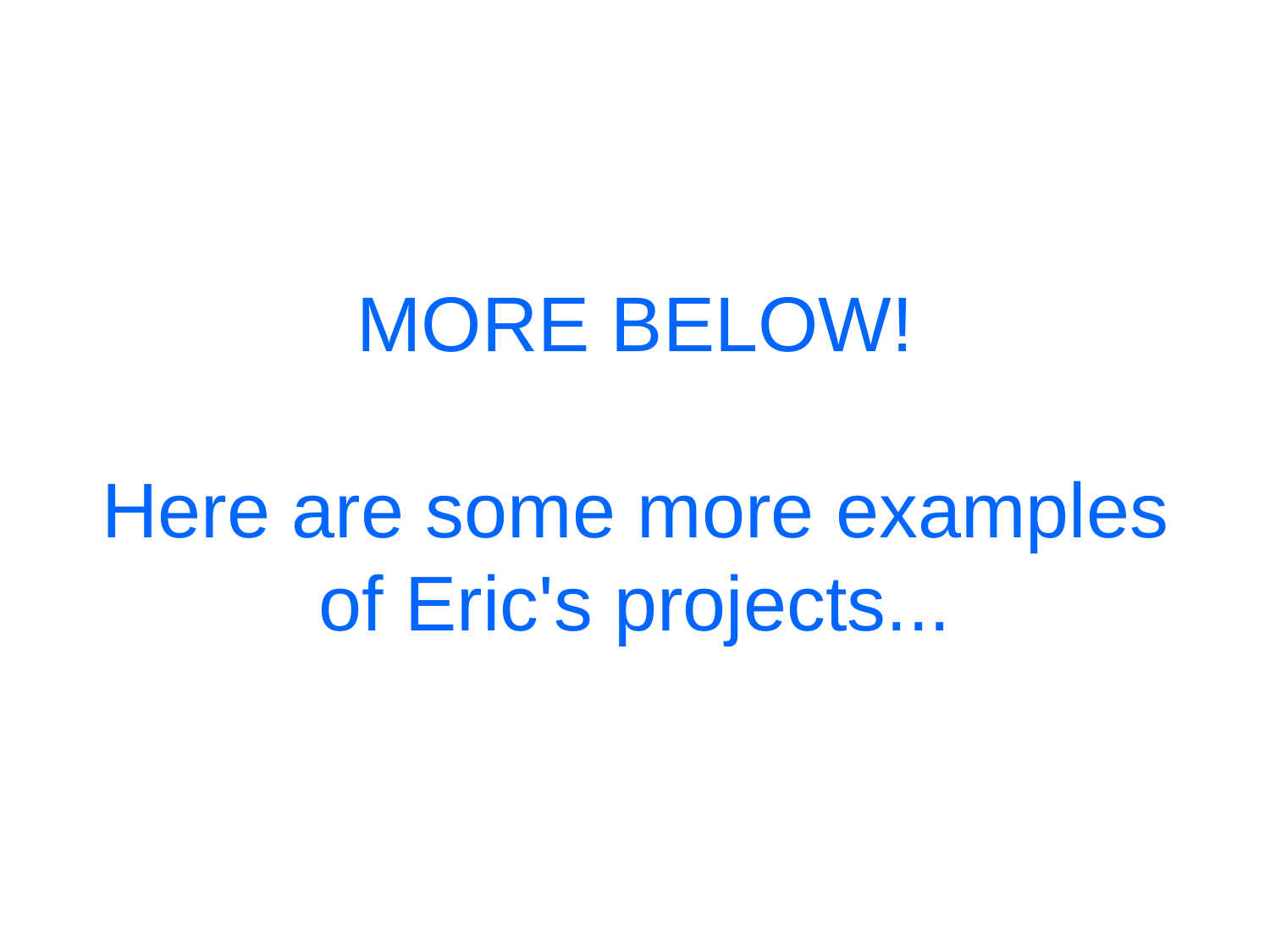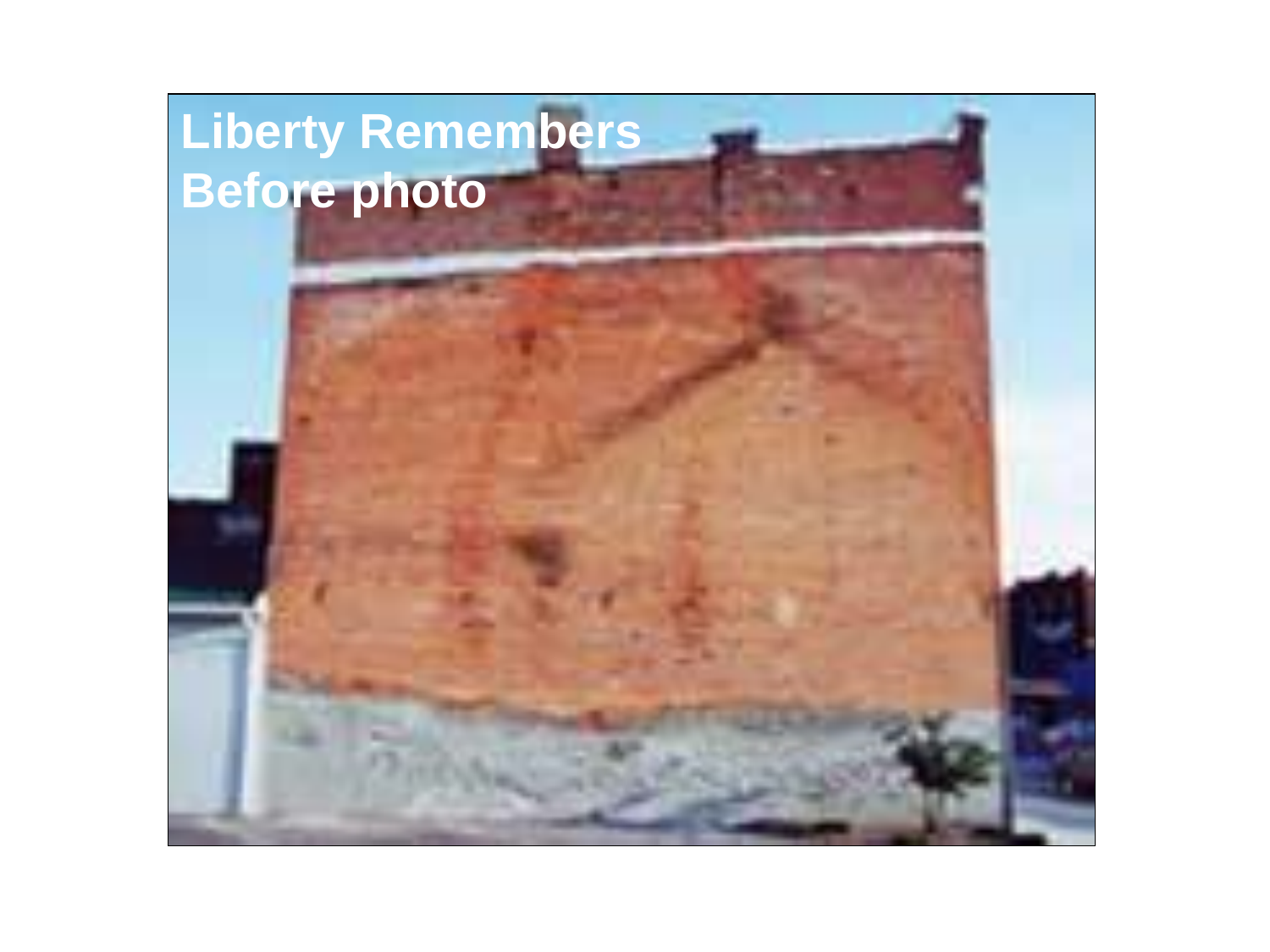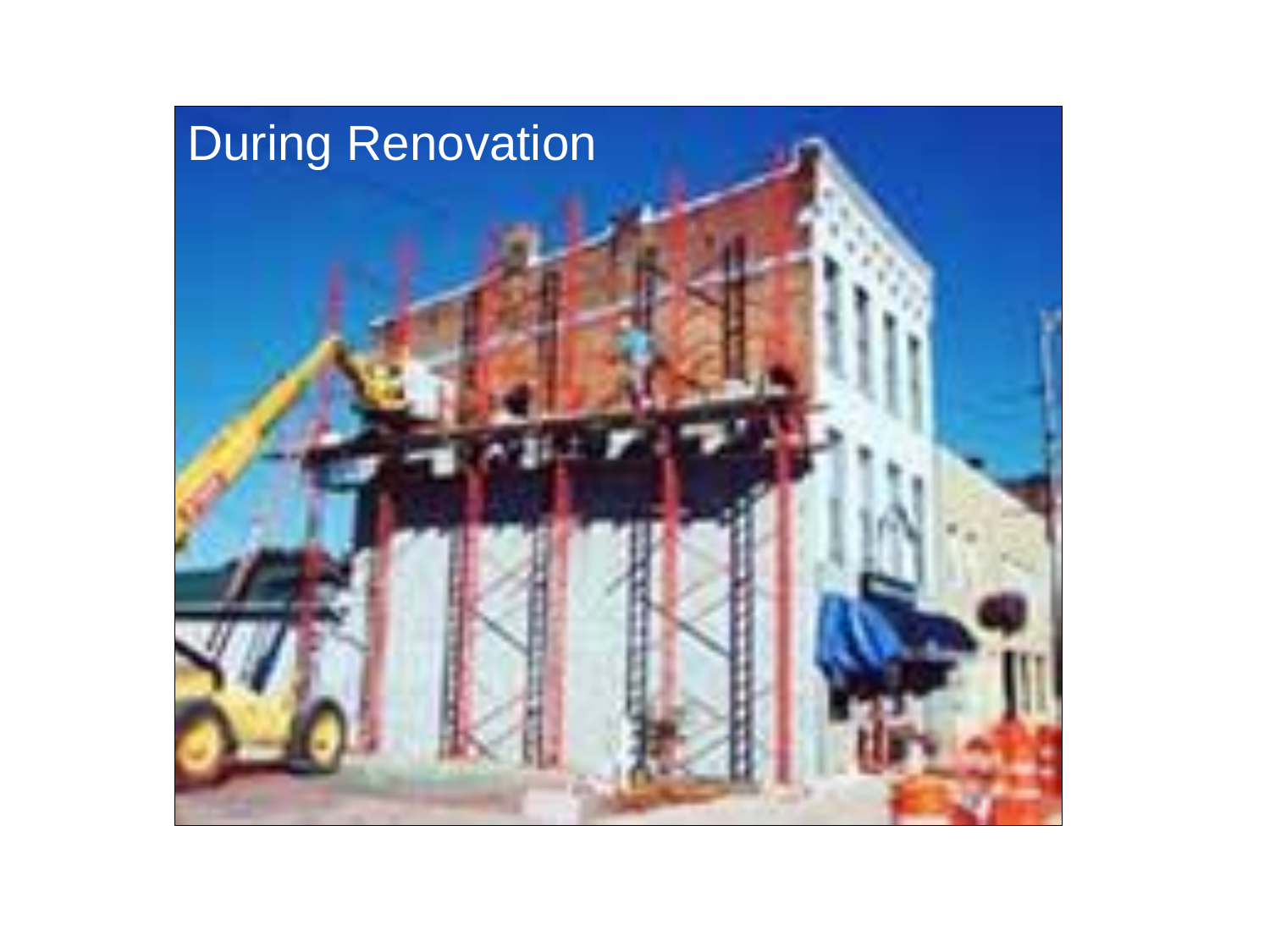- After photo...
- Hard to believe you're looking
- At a flat 2 dimensional wall

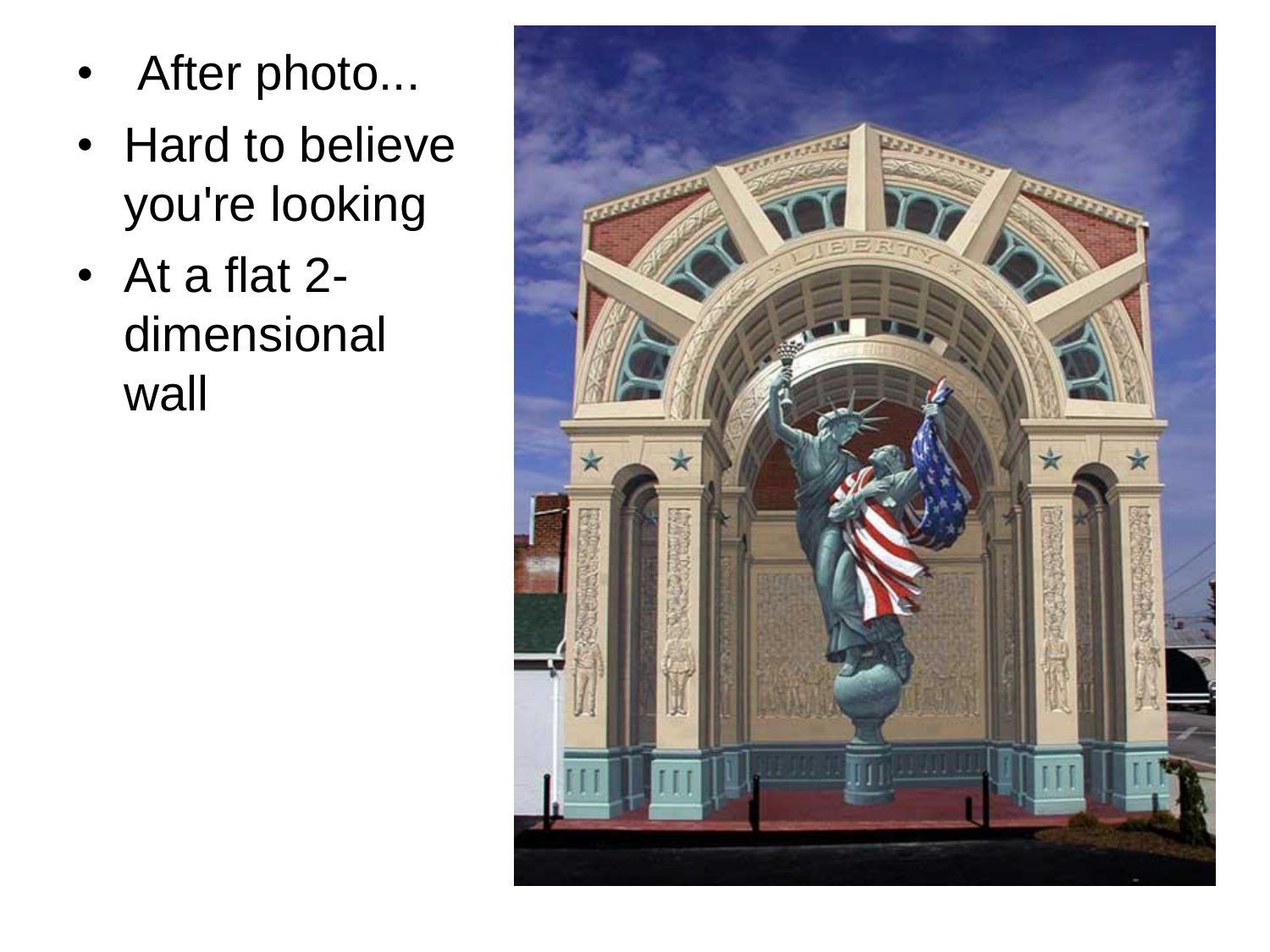#### How to dress up aDrab Shopping Mall Niagara, New York ----- Before photo..

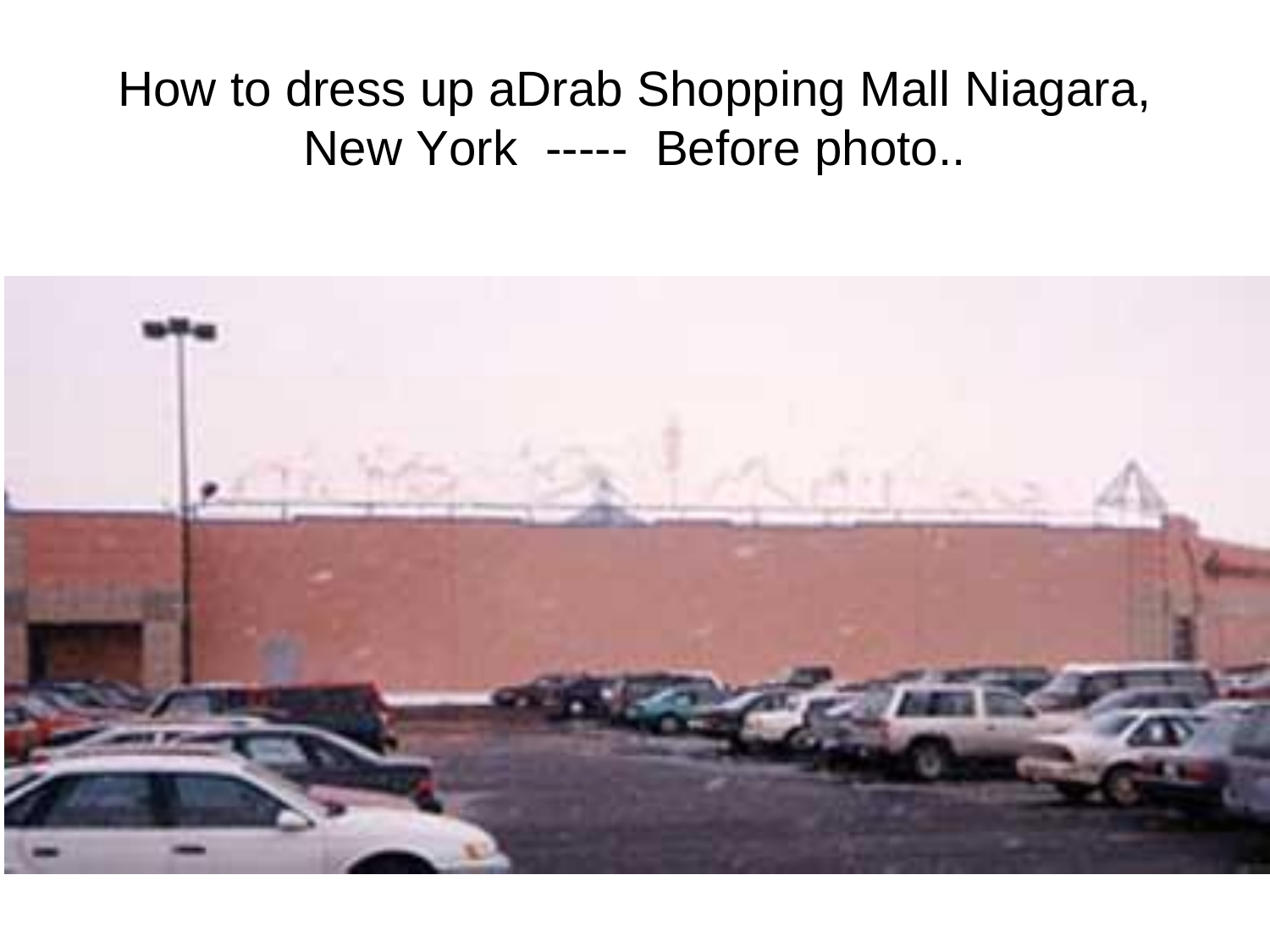#### After photo...

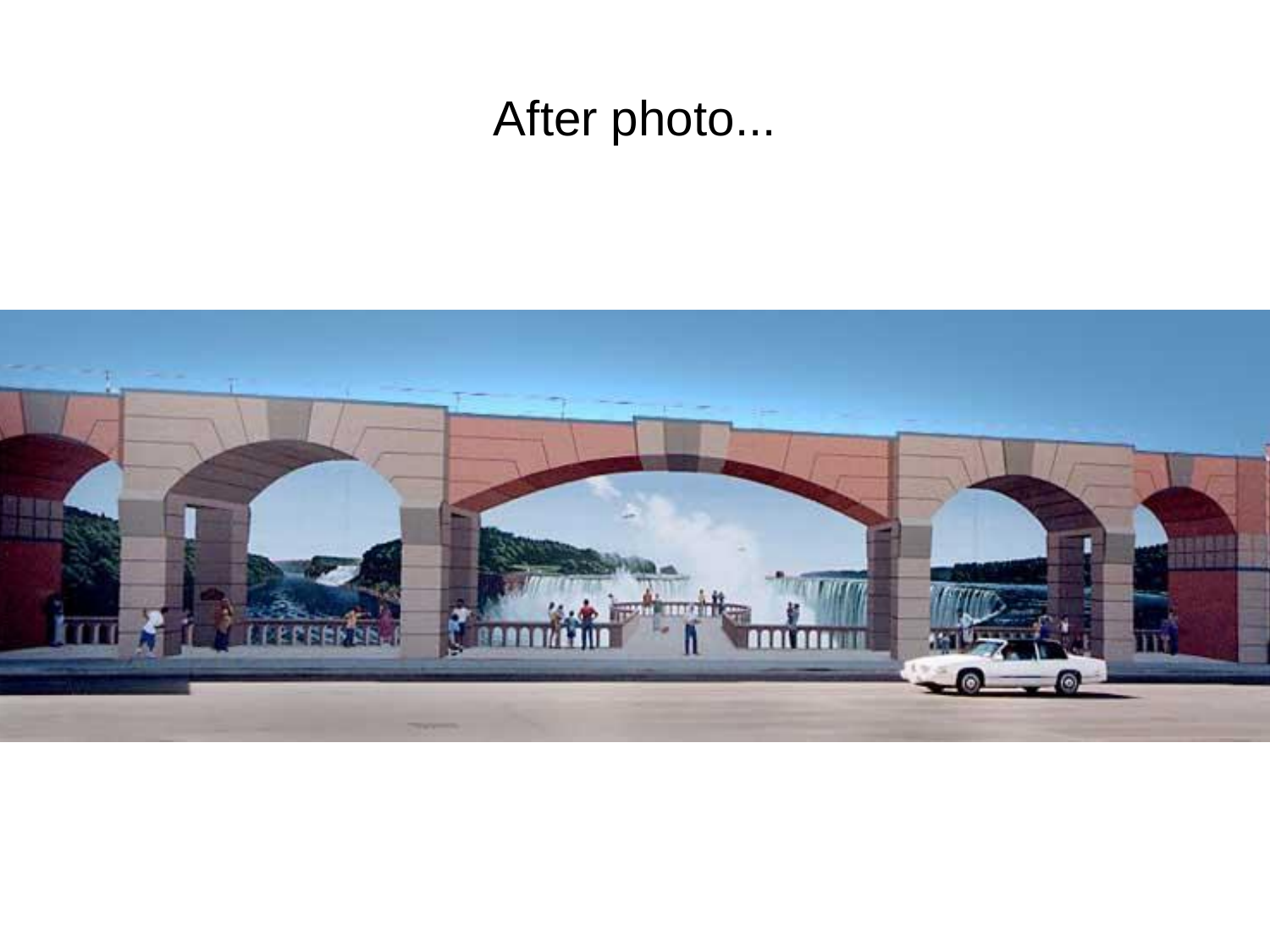## Also look at the close-up of left side and middle

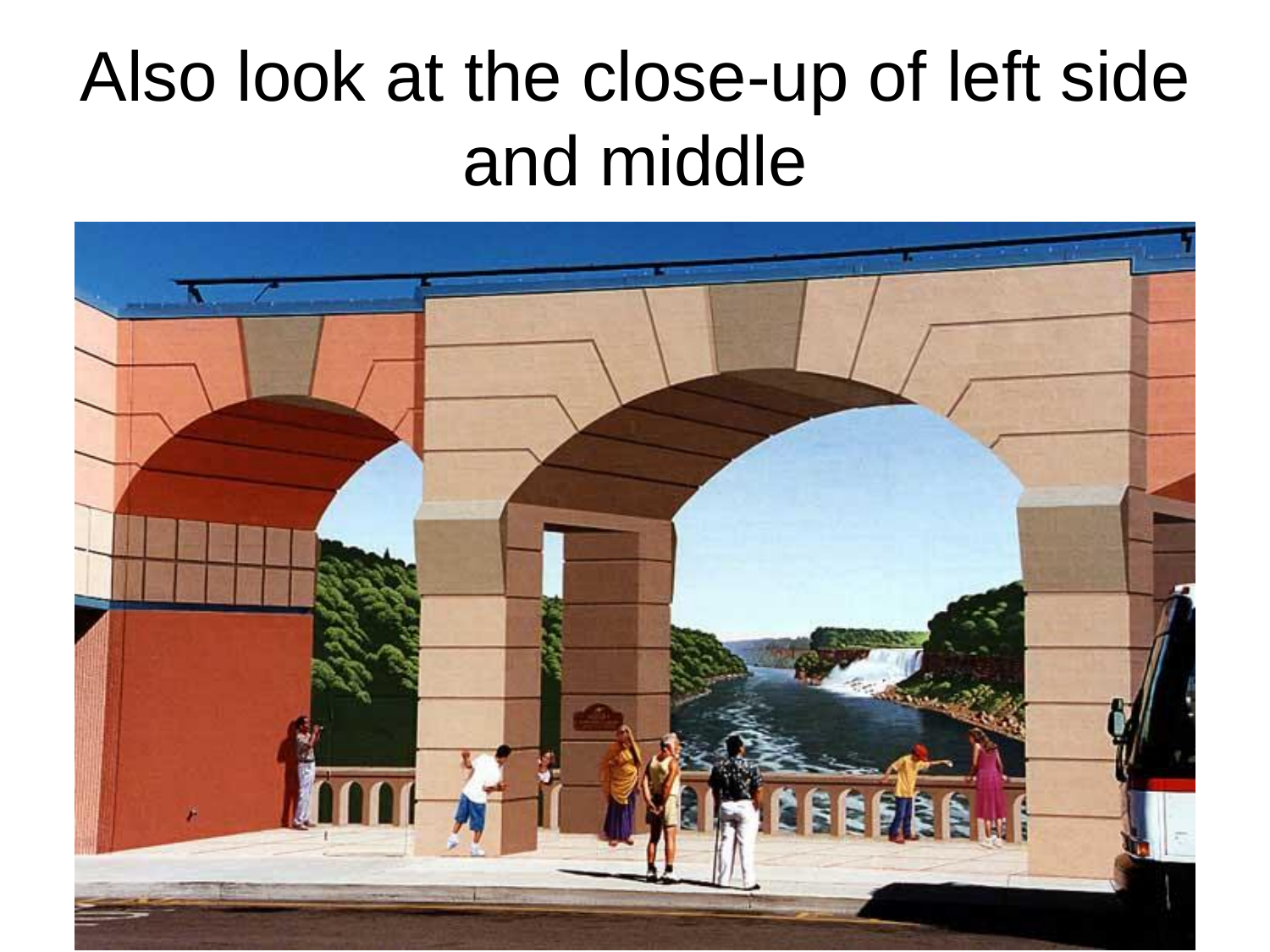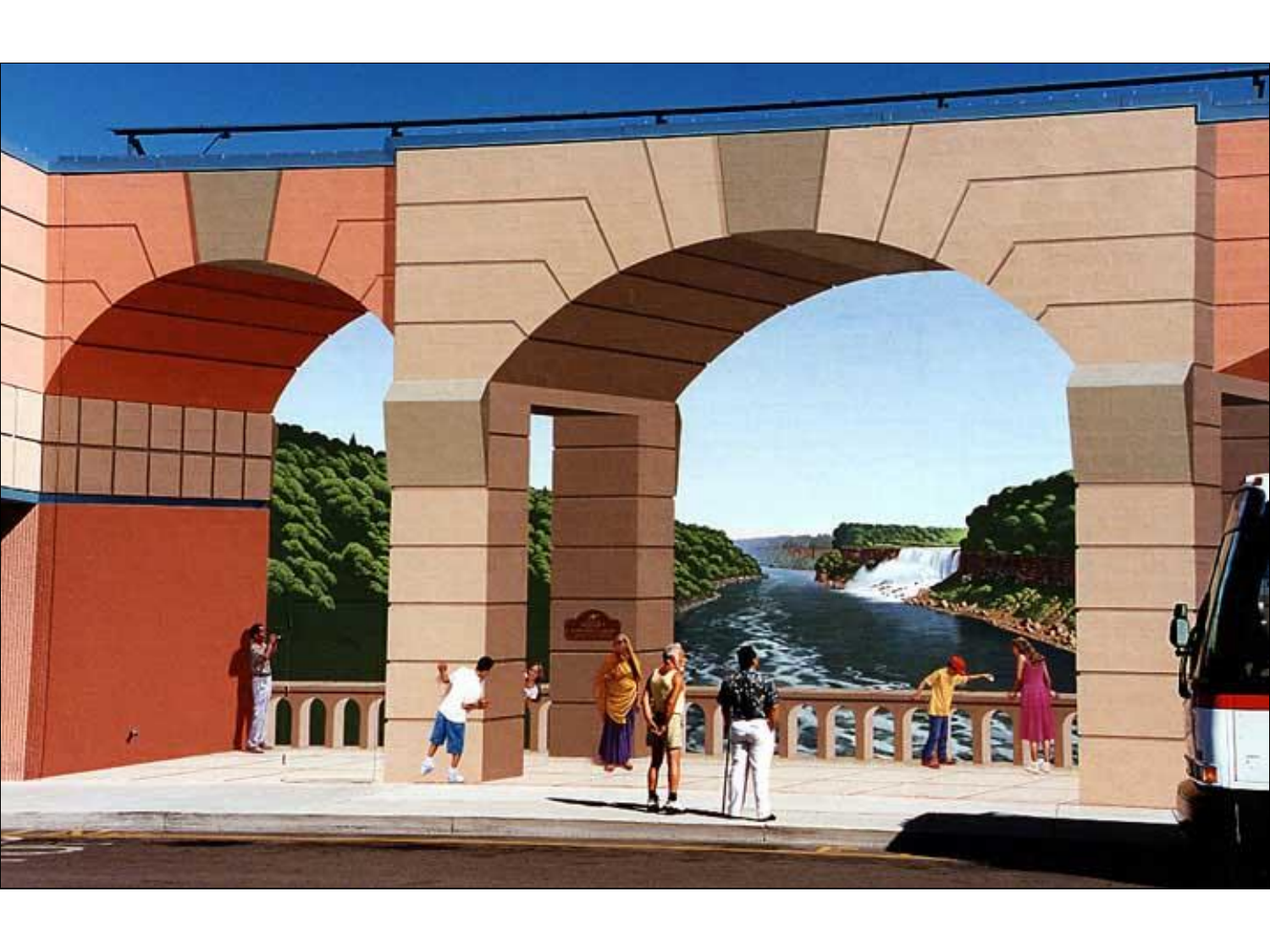## (I wonder how many birds fly Into this wall on a daily basis??)

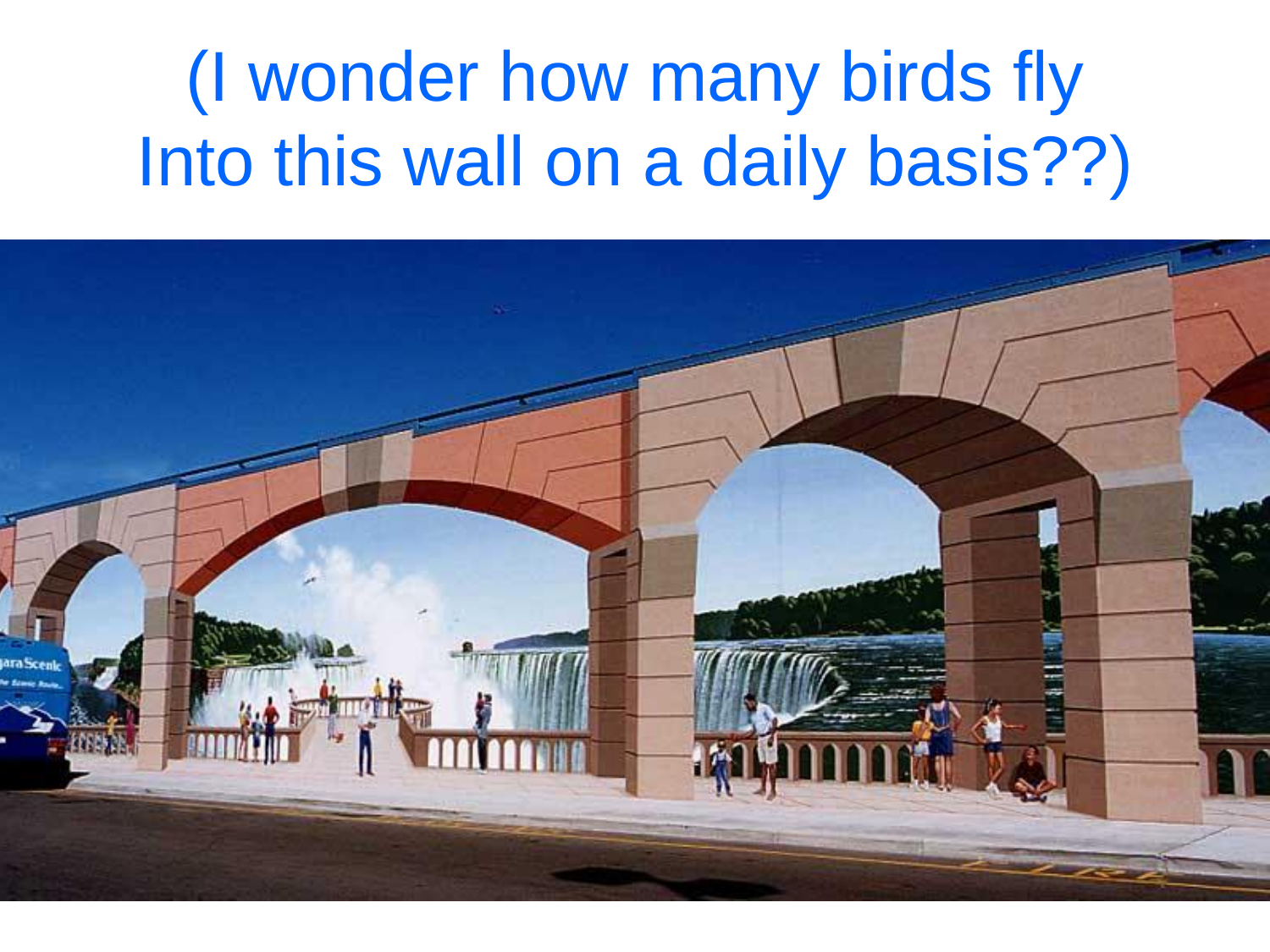Indoor Murals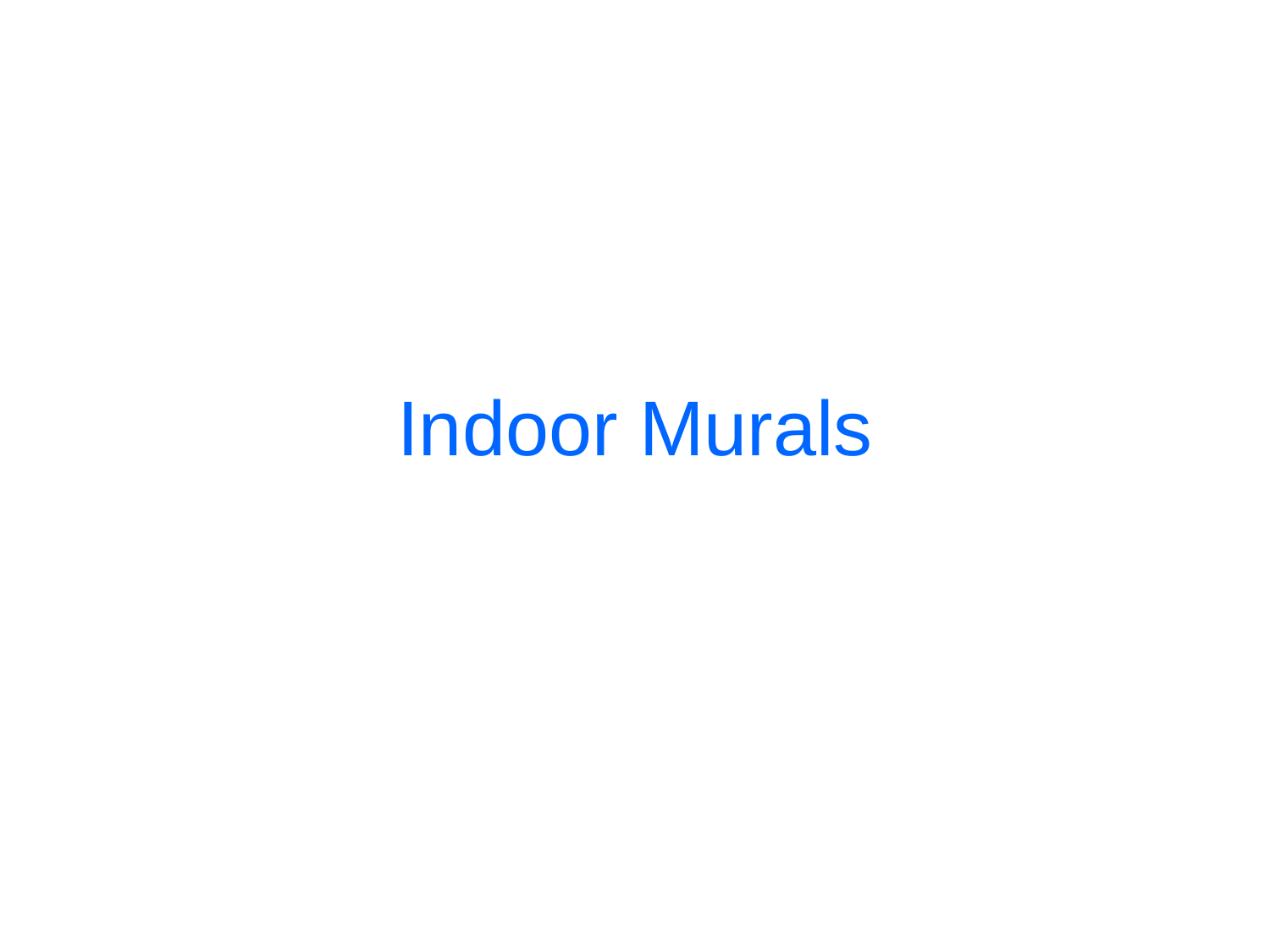### **Miller Brewery... Hallway**

鼻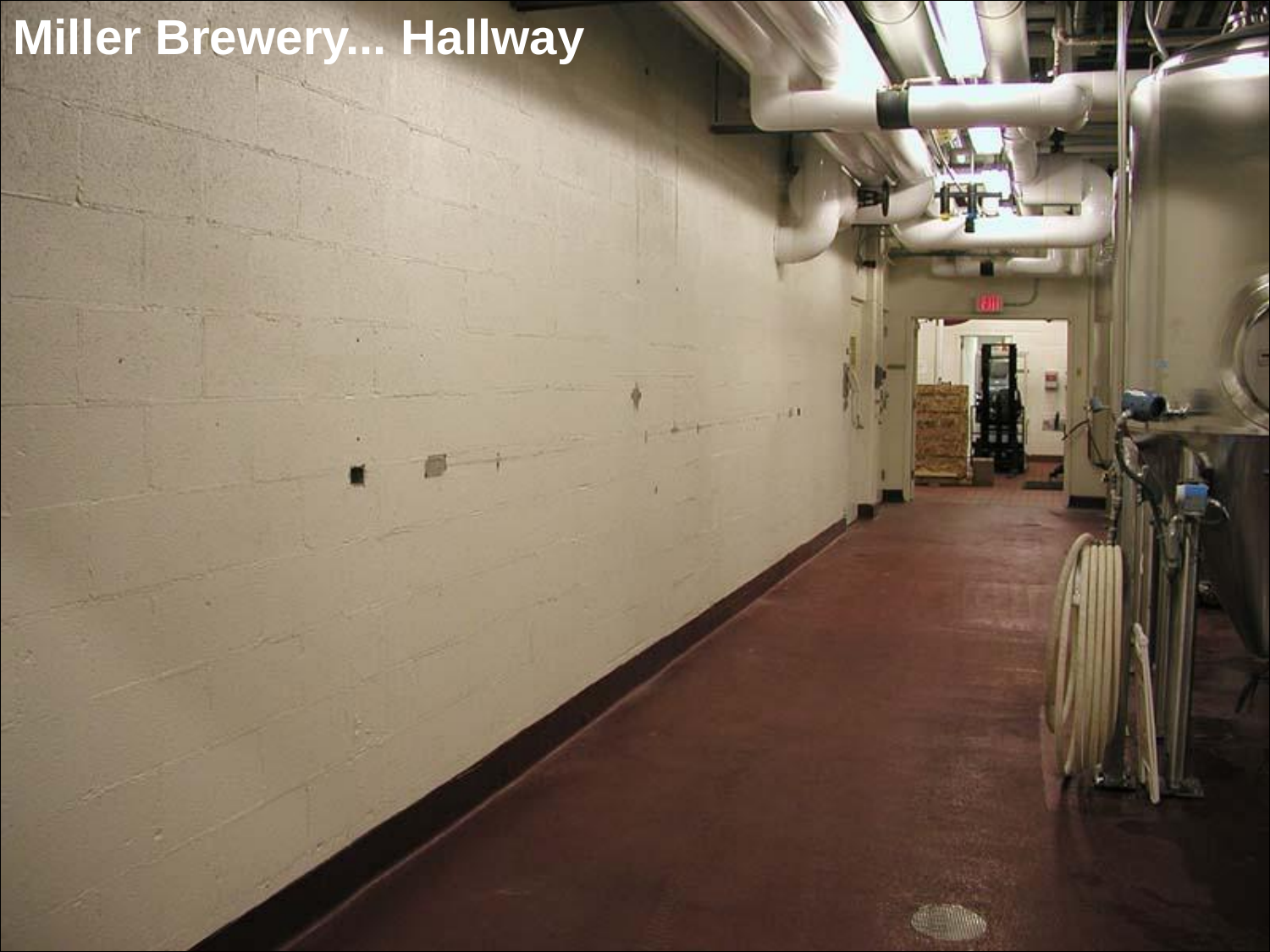After photos...

- Past meets Present in the Miller Brewery Fermenting Rooms.

Hooks, clipboards and aprons were added To the surface of the murals to enhance the illusion...

You're looking at flat walls!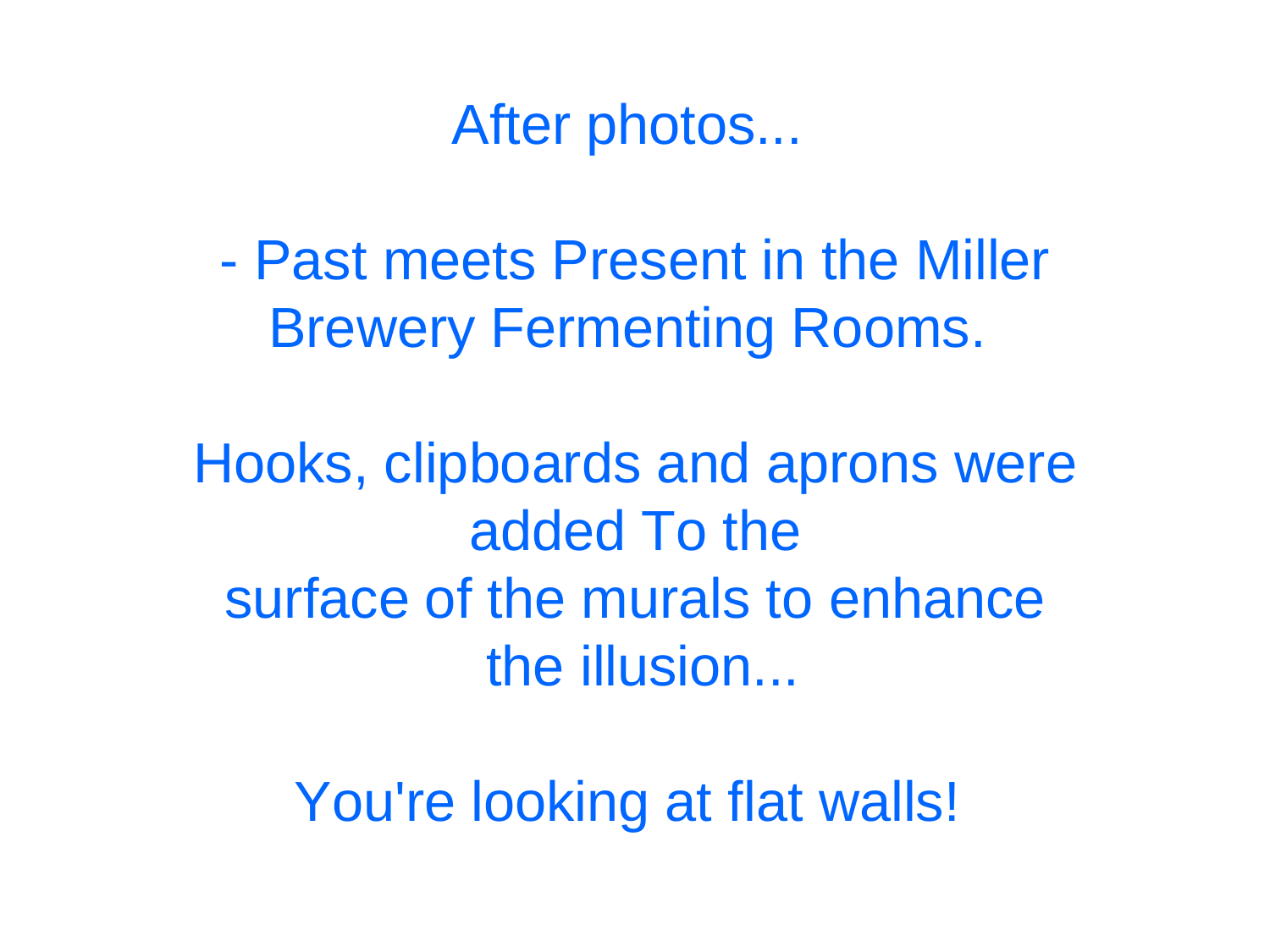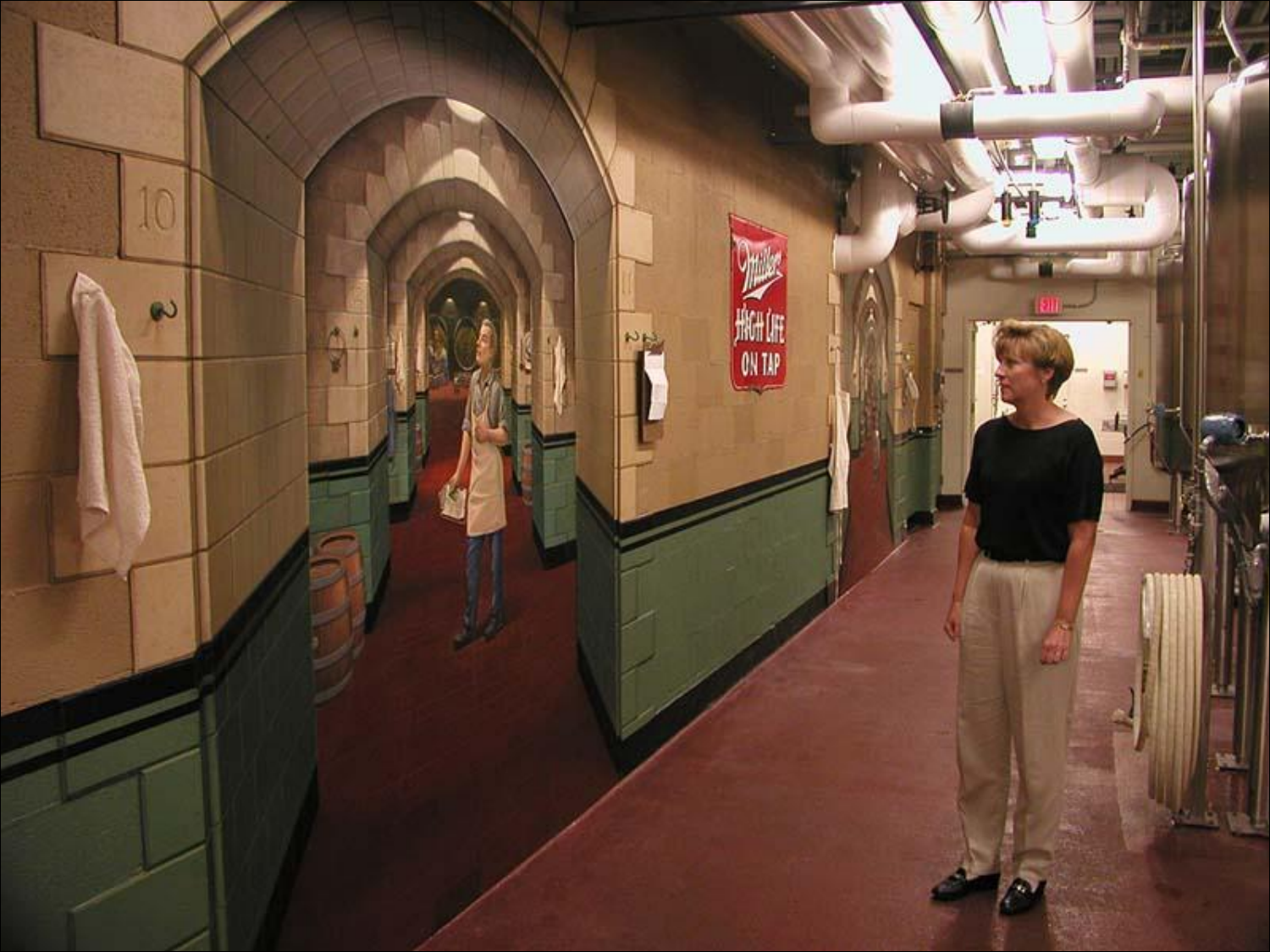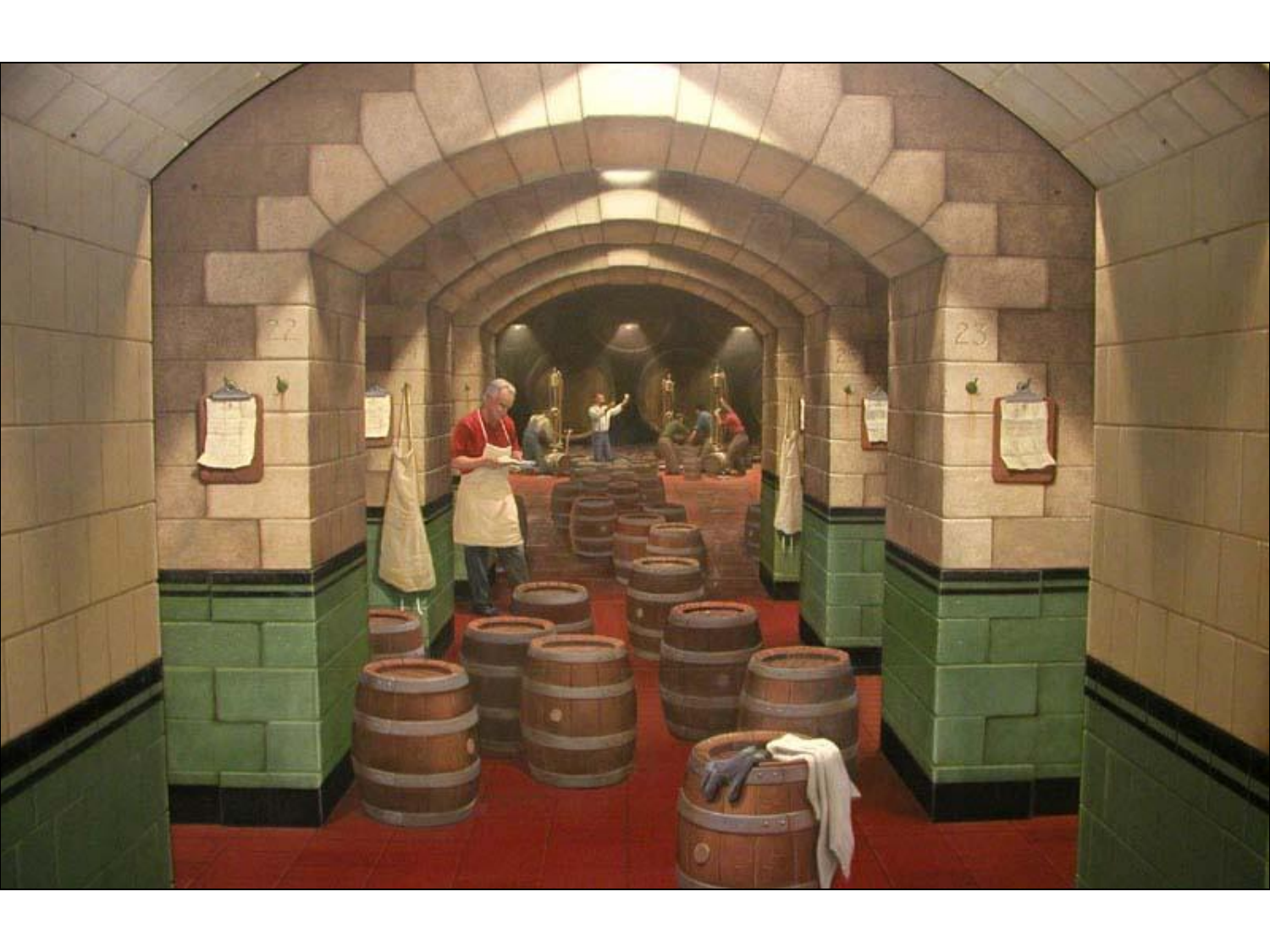#### Detail view looking down The illusional hallway in the previous mural

14

 $12$